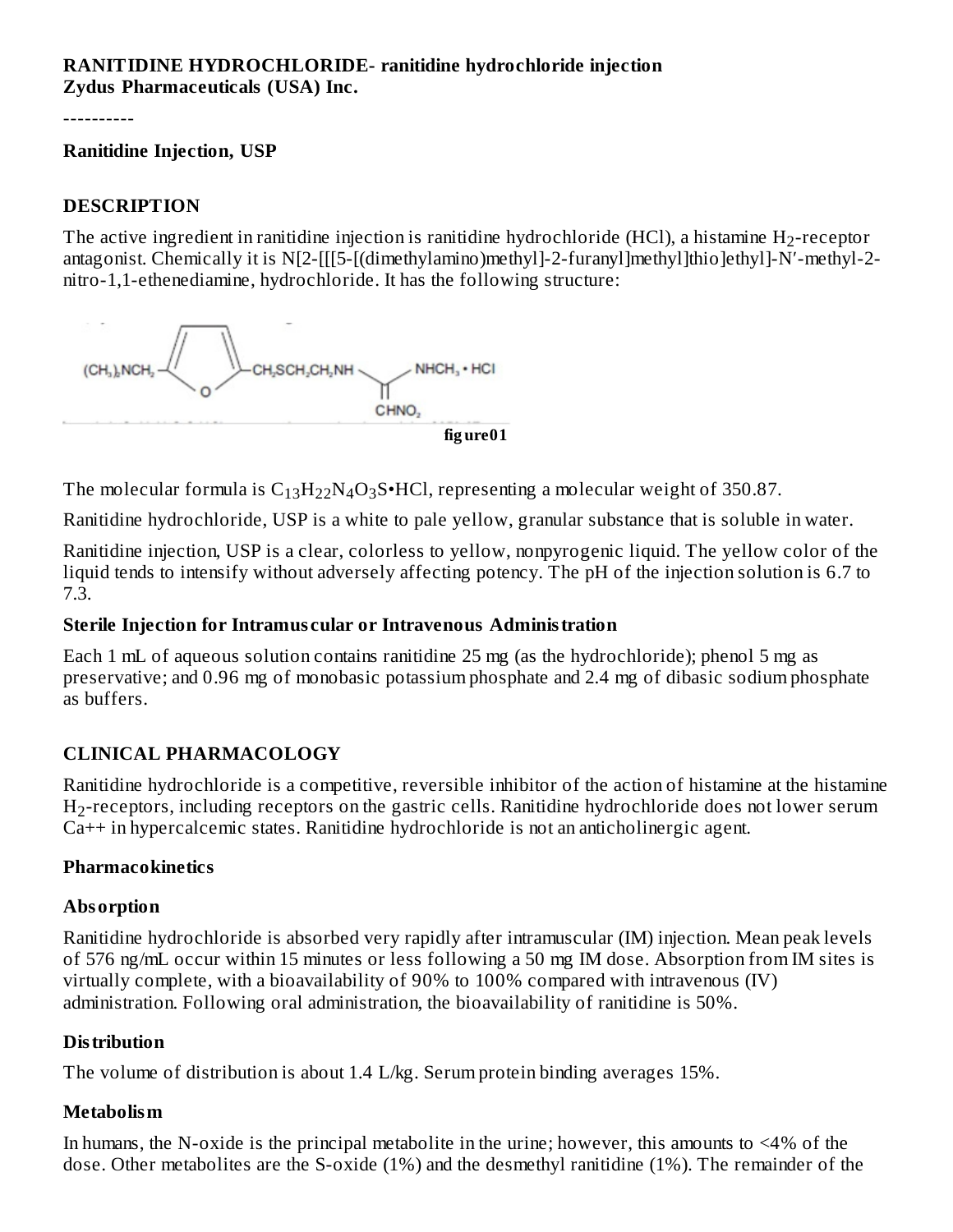administered dose is found in the stool. Studies in patients with hepatic dysfunction (compensated cirrhosis) indicate that there are minor, but clinically insignificant, alterations in ranitidine half-life, distribution, clearance, and bioavailability.

# **Excretion**

Following IV injection, approximately 70% of the dose is recovered in the urine as unchanged drug. Renal clearance averages 530 mL/min, with a total clearance of 760 mL/min.

The elimination half-life is 2.0 to 2.5 hours.

Four patients with clinically significant renal function impairment (creatinine clearance 25 to 35 mL/min) administered 50 mg of ranitidine intravenously had an average plasma half-life of 4.8 hours, a ranitidine clearance of 29 mL/min, and a volume of distribution of 1.76 L/kg. In general, these parameters appear to be altered in proportion to creatinine clearance (see **DOSAGE AND ADMINISTRATION).**

# **Geriatrics**

The plasma half-life is prolonged and total clearance is reduced in the elderly population due to a decrease in renal function. The elimination half-life is 3.1 hours (see **PRECAUTIONS: Geriatric Us e** and **DOSAGE AND ADMINISTRATION: Dosage Adjustment for Patients With Impaired Renal Function**).

# **Pediatrics**

There are no significant differences in the pharmacokinetic parameter values for ranitidine in pediatric patients (from 1 month up to 16 years of age) and healthy adults when correction is made for body weight. The pharmacokinetics of ranitidine hydrochloride in pediatric patients are summarized in Table 1.

| Population                           |    | <b>Dose</b>    | $t_{\frac{1}{2}}$ | $Vd$ (L/kg) | CLp                            |
|--------------------------------------|----|----------------|-------------------|-------------|--------------------------------|
| $\left($ age $\right)$               | n  | (mg/kg)        | (hours)           |             | mL/min/kg                      |
| Peptic ulcer disease                 |    |                |                   |             |                                |
| ( <sub>6</sub> years)                | 6  | 1.25 or 2.5    | 2.2               | 1.29        | 11.41                          |
| $(6 \text{ to } 11.9 \text{ years})$ | 11 | 1.25 or 2.5    | 2.1               | 1.14        | 8.96                           |
| $($ >12 years)                       | 6  | 1.25 or 2.5    | 1.7               | 0.98        | 9.89                           |
| <b>Adults</b>                        | 6  | 2.5            | 1.9               | 1.04        | 8.77                           |
| Peptic ulcer disease                 | 12 | 0.13 to 0.80   | 1.8               | 2.3         | 795 mL/min/1.73/m <sup>2</sup> |
| $(3.5 - 16 \text{ years})$           |    |                |                   |             |                                |
| Children in intensive care (1)       | 17 | 1.0            | 2.4               | 2           | 11.7                           |
| $day-12.6 \text{ years}$             |    |                |                   |             |                                |
| Neonates receiving                   | 12 | $\overline{2}$ | 6.6               | 1.8         | 4.3                            |
| <b>ECMO</b>                          |    |                |                   |             |                                |

**Table 1 Ranitidine Pharmacokinetics in Pediatric Patients Following IV Dosing**

 $T_{1/2}$  = Terminal half-life; CLp = Plasma clearance of ranitidine.

ECMO = extracorporeal membrane oxygenation.

Plasma clearance in neonatal patients (less than 1 month of age) receiving ECMO was considerably lower (3 to 4 mL/min/kg) than observed in children or adults. The elimination half-life in neonates averaged 6.6 hours as compared to approximately 2 hours in adults and pediatric patients.

# **Pharmacodynamics**

Serum concentrations necessary to inhibit 50% of stimulated gastric acid secretion are estimated to be 36 to 94 ng/mL. Following single IV or IM 50 mg doses, serum concentrations of ranitidine are in this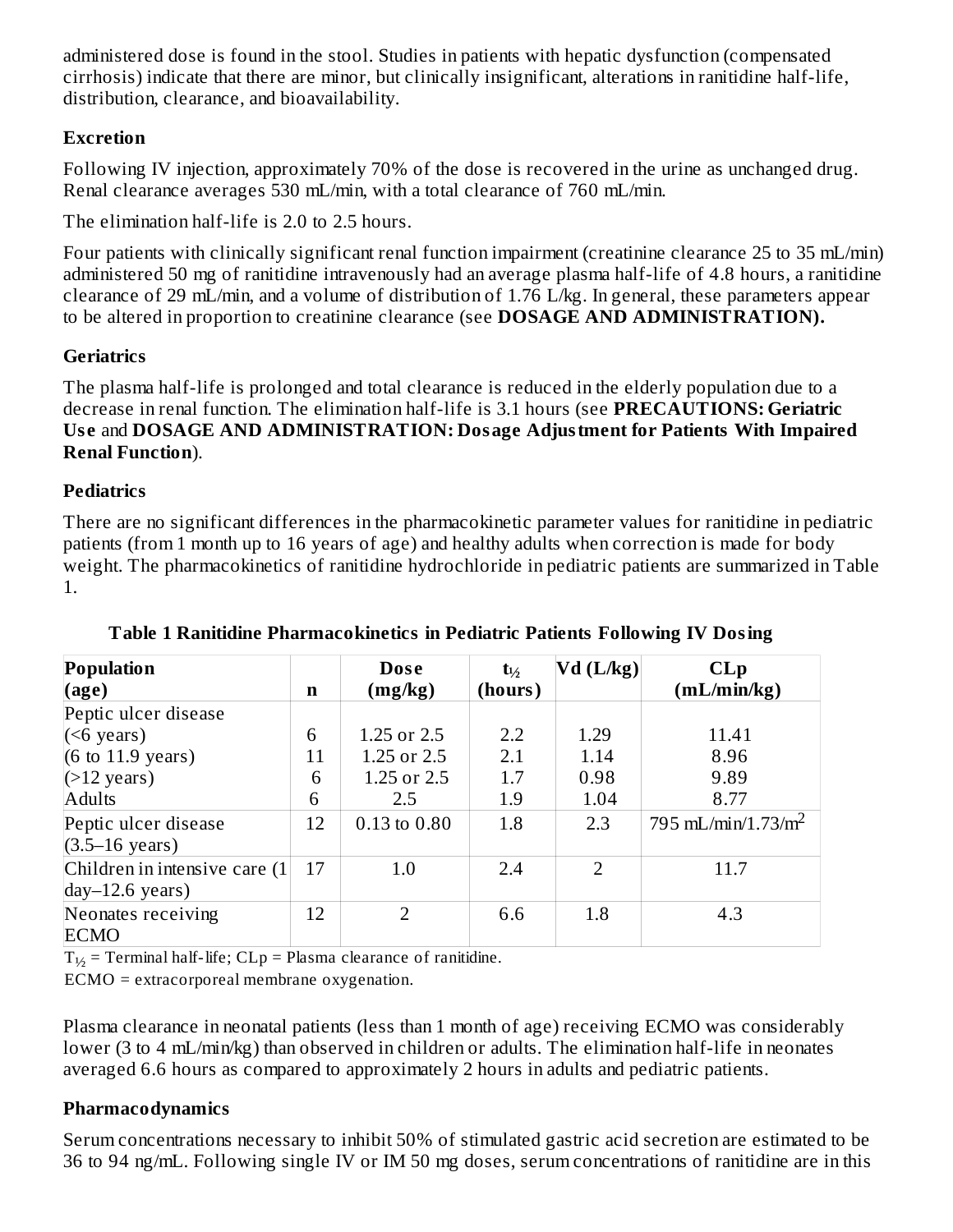range for 6 to 8 hours.

#### **Antis ecretory Activity**

#### *1. Effects on Acid Secretion*

Ranitidine injection inhibits basal gastric acid secretion as well as gastric acid secretion stimulated by betazole and pentagastrin, as shown in Table 2.

|              | Time After Dose,<br>hours | % Inhibition of Gastric Acid Output by<br><b>Intravenous Dose, mg</b> |       |          |  |  |
|--------------|---------------------------|-----------------------------------------------------------------------|-------|----------|--|--|
|              |                           | $20 \text{ mg}$                                                       | 60 mg | $100$ mg |  |  |
| Betazole     | Up to $2$                 |                                                                       | 99    | 99       |  |  |
| Pentagastrin | Up to $3$                 |                                                                       | 66    |          |  |  |

In a group of 10 known hypersecretors, ranitidine plasma levels of 71, 180, and 376 ng/mL inhibited basal acid secretion by 76%, 90%, and 99.5%, respectively.

It appears that basal- and betazole-stimulated secretions are most sensitive to inhibition by ranitidine hydrochloride, while pentagastrin-stimulated secretion is more difficult to suppress.

# *2. Effects on Other Gastrointestinal Secretions*

# **Pepsin**

Ranitidine hydrochloride does not affect pepsin secretion. Total pepsin output is reduced in proportion to the decrease in volume of gastric juice.

#### **Intrinsic Factor**

Ranitidine hydrochloride has no significant effect on pentagastrin-stimulated intrinsic factor secretion.

# **Serum Gastrin**

Ranitidine hydrochloride has little or no effect on fasting or postprandial serum gastrin.

# **Other Pharmacologic Actions**

- 1. Gastric bacterial flora―increase in nitrate-reducing organisms, significance not known.
- 2. Prolactin levels―no effect in recommended oral or IV dosage, but small, transient, dose-related increases in serum prolactin have been reported after IV bolus injections of 100 mg or more.
- 3. Other pituitary hormones―no effect on serum gonadotropins, TSH, or GH. Possible impairment of vasopressin release.
- 4. No change in cortisol, aldosterone, androgen, or estrogen levels.
- 5. No antiandrogenic action.
- 6. No effect on count, motility, or morphology of sperm.

# **Pediatrics**

The ranitidine concentration necessary to suppress basal acid secretion by at least 90% has been reported to be 40 to 60 ng/mL in pediatric patients with duodenal or gastric ulcers.

In a study of 20 critically ill pediatric patients receiving ranitidine IV at 1 mg/kg every 6 hours, 10 patients with a baseline pH  $\geq$ 4 maintained this baseline throughout the study. Eight of the remaining 10 patients with a baseline of  $pH \leq 2$  achieved  $pH \geq 4$  throughout varying periods after dosing. It should be noted, however, that because these pharmacodynamic parameters were assessed in critically ill pediatric patients, the data should be interpreted with caution when dosing recommendations are made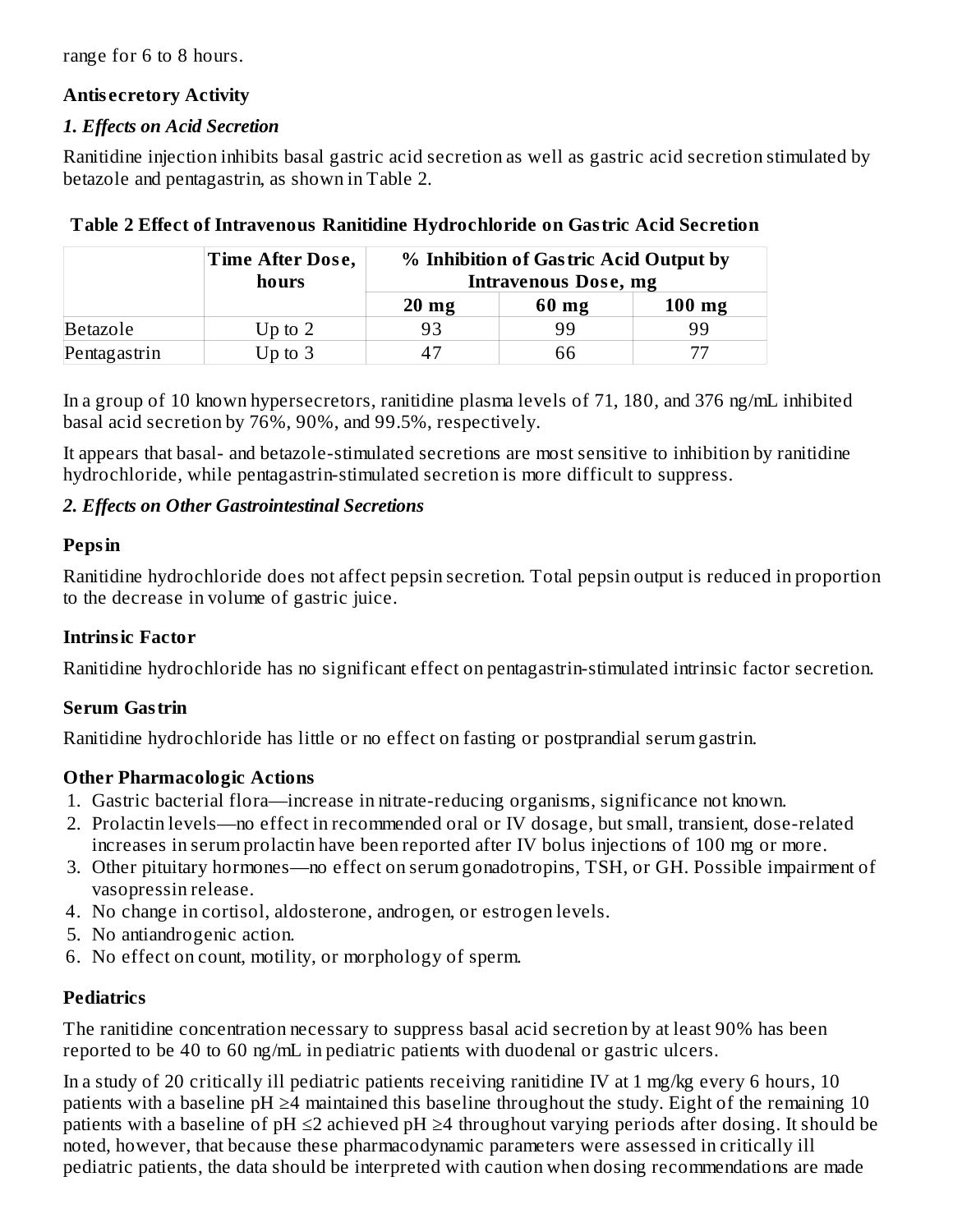for a less seriously ill pediatric population.

In another small study of neonatal patients ( $n = 5$ ) receiving ECMO, gastric  $pH \leq 4$  pretreatment increased to >4 after a 2-mg/kg dose and remained above 4 for at least 15 hours.

#### **Clinical Trials**

# **Active Duodenal Ulcer**

In a multicenter, double-blind, controlled, US study of endoscopically diagnosed duodenal ulcers, earlier healing was seen in the patients treated with oral ranitidine hydrochloride as shown in Table 3.

|             | <b>Oral Ranitidine Hydrochloride*</b> |                             | Oral Placebo <sup>*</sup>       |                             |  |
|-------------|---------------------------------------|-----------------------------|---------------------------------|-----------------------------|--|
|             | <b>Number</b><br><b>Entered</b>       | Healed/<br><b>Evaluable</b> | <b>Number</b><br><b>Entered</b> | Healed/<br><b>Evaluable</b> |  |
| Outpatients |                                       | 69/182                      |                                 | 31/164                      |  |
| Week 2      | 195                                   | $(38%)^{\dagger}$           | 188                             | (19%)                       |  |
| Week 4      |                                       | 137/187                     |                                 | 76/168                      |  |
|             |                                       | $(73%)^{\dagger}$           |                                 | (45%)                       |  |

# **Table 3 Duodenal Ulcer Patient Healing Rates**

All patients were permitted antacids as needed for relief of pain. \*  $^\dagger P < 0.0001$ 

In these studies, patients treated with oral ranitidine hydrochloride reported a reduction in both daytime and nocturnal pain, and they also consumed less antacid than the placebo-treated patients.

#### **Table 4 Mean Daily Dos es of Antacid**

|                               | <b>Ulcer Healed</b> | <b>Ulcer Not Healed</b> |
|-------------------------------|---------------------|-------------------------|
| Oral Ranitidine Hydrochloride | 0.06                |                         |
| Oral placebo                  |                     | 1.43                    |

#### **Pathological Hypers ecretory Conditions (such as Zollinger-Ellison syndrome)**

Ranitidine hydrochloride inhibits gastric acid secretion and reduces occurrence of diarrhea, anorexia, and pain in patients with pathological hypersecretion associated with Zollinger-Ellison syndrome, systemic mastocytosis, and other pathological hypersecretory conditions (e.g., postoperative, "shortgut" syndrome, idiopathic). Use of oral ranitidine hydrochloride was followed by healing of ulcers in 8 of 19 (42%) patients who were intractable to previous therapy.

In a retrospective review of 52 Zollinger-Ellison patients given ranitidine hydrochloride as a continuous IV infusion for up to 15 days, no patients developed complications of acid-peptic disease such as bleeding or perforation. Acid output was controlled to  $\leq 10$  mEq/h.

# **INDICATIONS AND USAGE**

Ranitidine injection is indicated in some hospitalized patients with pathological hypersecretory conditions or intractable duodenal ulcers, or as an alternative to the oral dosage form for short-term use in patients who are unable to take oral medication.

#### **CONTRAINDICATIONS**

Ranitidine injection is contraindicated for patients known to have hypersensitivity to the drug.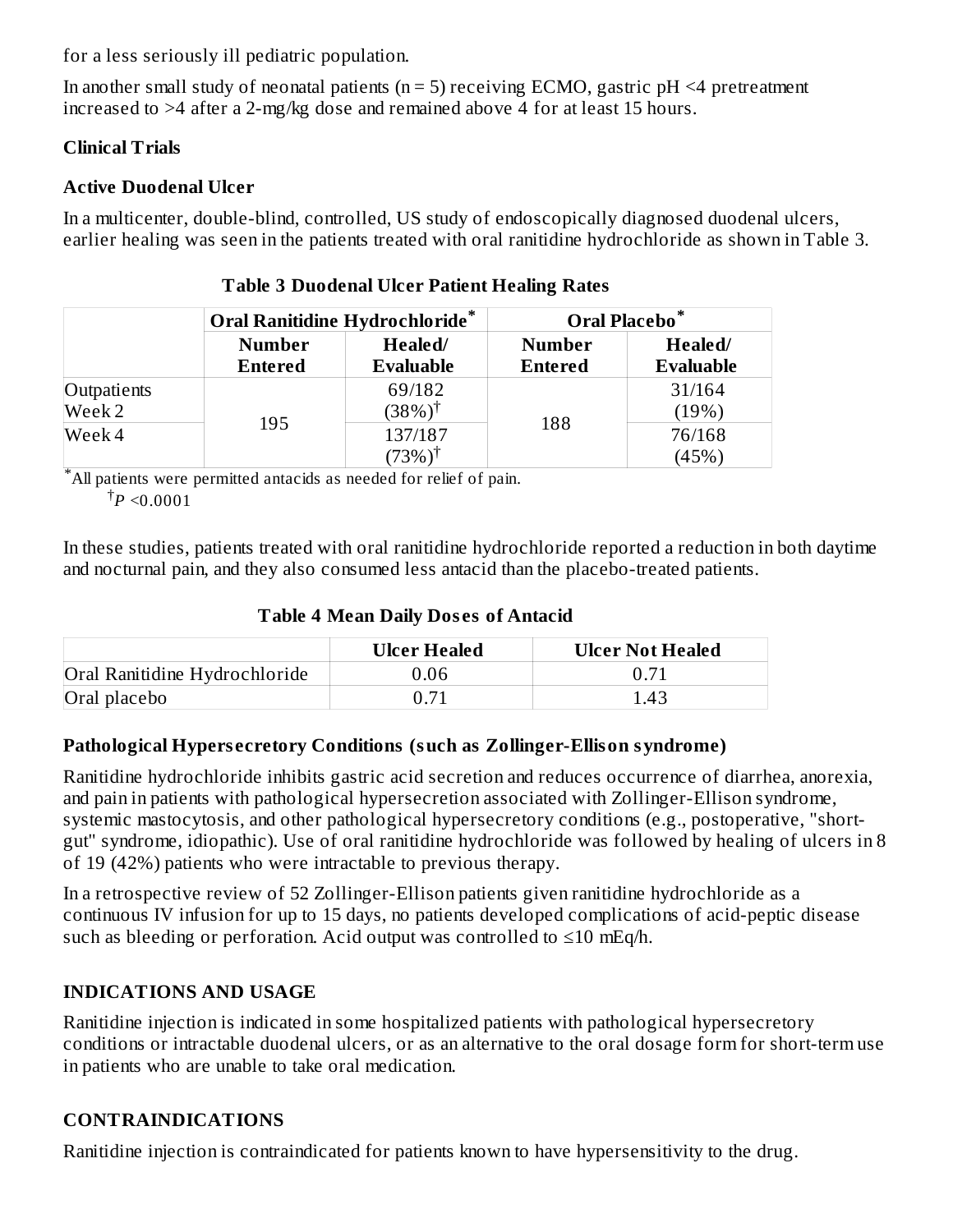# **PRECAUTIONS**

# **General**

- 1. Symptomatic response to therapy with ranitidine hydrochloride does not preclude the presence of gastric malignancy.
- 2. Since ranitidine hydrochloride is excreted primarily by the kidney, dosage should be adjusted in patients with impaired renal function (see **DOSAGE AND ADMINISTRATION**). Caution should be observed in patients with hepatic dysfunction since ranitidine hydrochloride is metabolized in the liver.
- 3. In controlled studies in normal volunteers, elevations in SGPT have been observed when  $\rm H_2$ antagonists have been administered intravenously at greater-than-recommended dosages for 5 days or longer. Therefore, it seems prudent in patients receiving IV ranitidine at dosages  $\geq 100$  mg 4 times daily for periods of 5 days or longer to monitor SGPT daily (from day 5) for the remainder of IV therapy.
- 4. Bradycardia in association with rapid administration of ranitidine injection has been reported rarely, usually in patients with factors predisposing to cardiac rhythm disturbances. Recommended rates of administration should not be exceeded (see **DOSAGE AND ADMINISTRATION**).
- 5. Rare reports suggest that ranitidine hydrochloride may precipitate acute porphyric attacks in patients with acute porphyria. Ranitidine hydrochloride should therefore be avoided in patients with a history of acute porphyria.

# **Laboratory Tests**

False-positive tests for urine protein with MULTISTIX $^{\circledR\$}$  may occur during therapy with ranitidine hydrochloride, and therefore testing with sulfosalicylic acid is recommended.

# **Drug Interactions**

Ranitidine has been reported to affect the bioavailability of other drugs through several different mechanisms such as competition for renal tubular secretion, alteration of gastric pH, and inhibition of cytochrome P450 enzymes.

#### **Procainamide**

Ranitidine, a substrate of the renal organic cation transport system, may affect the clearance of other drugs eliminated by this route. High doses of ranitidine (e.g., such as those used in the treatment of Zollinger-Ellison syndrome) have been shown to reduce the renal excretion of procainamide and Nacetylprocainamide resulting in increased plasma levels of these drugs. Although this interaction is unlikely to be clinically relevant at usual ranitidine doses, it may be prudent to monitor for procainamide toxicity when administered with oral ranitidine at a dose exceeding 300 mg per day.

# **Warfarin**

There have been reports of altered prothrombin time among patients on concomitant warfarin and ranitidine therapy. Due to the narrow therapeutic index, close monitoring of increased or decreased prothrombin time is recommended during concurrent treatment with ranitidine.

Ranitidine may alter the absorption of drugs in which gastric pH is an important determinant of bioavailability. This can result in either an increase in absorption (e.g., triazolam, midazolam, glipizide) or a decrease in absorption (e.g., ketoconazole, atazanavir, delavirdine, gefitinib). Appropriate clinical monitoring is recommended.

# **Atazanavir**

Atazanavir absorption may be impaired based on known interactions with other agents that increase gastric pH. Use with caution. See atazanavir label for specific recommendations.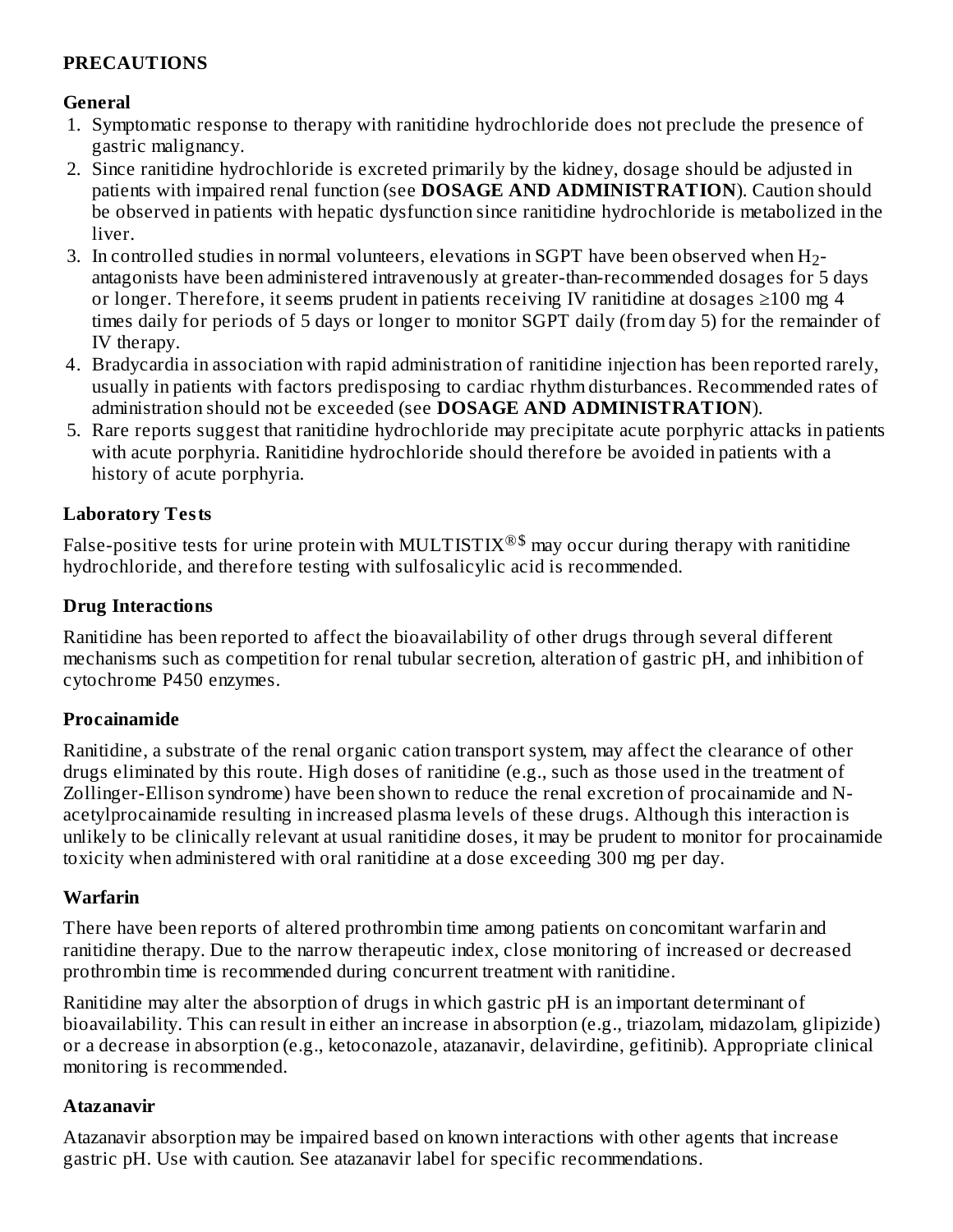# **Delavirdine**

Delavirdine absorption may be impaired based on known interactions with other agents that increase gastric pH. Chronic use of  $\rm H_2$ -receptor antagonists with delavirdine is not recommended.

#### **Gefitinib**

Gefitinib exposure was reduced by 44% with the coadministration of ranitidine and sodium bicarbonate (dosed to maintain gastric pH above 5.0). Use with caution.

#### **Glipizide**

In diabetic patients, glipizide exposure was increased by 34% following a single 150 mg dose of oral ranitidine. Use appropriate clinical monitoring when initiating or discontinuing ranitidine.

#### **Ketoconazole**

Oral ketoconazole exposure was reduced by up to 95% when oral ranitidine was coadministered in a regimen to maintain a gastric pH of 6 or above. The degree of interaction with usual dose of ranitidine (150 mg twice daily) is unknown.

#### **Midazolam**

Oral midazolam exposure in 5 healthy volunteers was increased by up to 65% when administered with oral ranitidine at a dose of 150 mg twice daily. However, in another interaction study in 8 volunteers receiving IV midazolam, a 300 mg oral dose of ranitidine increased midazolam exposure by about 9%. Monitor patients for excessive or prolonged sedation when ranitidine is coadministered with oral midazolam.

#### **Triazolam**

Triazolam exposure in healthy volunteers was increased by approximately 30% when administered with oral ranitidine at a dose of 150 mg twice daily. Monitor patients for excessive or prolonged sedation.

#### **Carcinogenesis, Mutagenesis, Impairment of Fertility**

There was no indication of tumorigenic or carcinogenic effects in life-span studies in mice and rats at oral dosages up to 2,000 mg/kg/day.

Ranitidine was not mutagenic in standard bacterial tests (*Salmonella*, *Escherichia coli*) for mutagenicity at concentrations up to the maximum recommended for these assays.

In a dominant lethal assay, a single oral dose of 1,000 mg/kg to male rats was without effect on the outcome of 2 matings per week for the next 9 weeks.

#### **Pregnancy**

#### **Teratogenic Effects**

#### *Pregnancy Category B.*

Reproduction studies have been performed in rats and rabbits at oral doses up to 160 times the human oral dose and have revealed no evidence of impaired fertility or harm to the fetus due to ranitidine. There are, however, no adequate and well-controlled studies in pregnant women. Because animal reproduction studies are not always predictive of human response, this drug should be used during pregnancy only if clearly needed.

#### **Nursing Mothers**

Ranitidine is secreted in human milk. Caution should be exercised when ranitidine hydrochloride is administered to a nursing mother.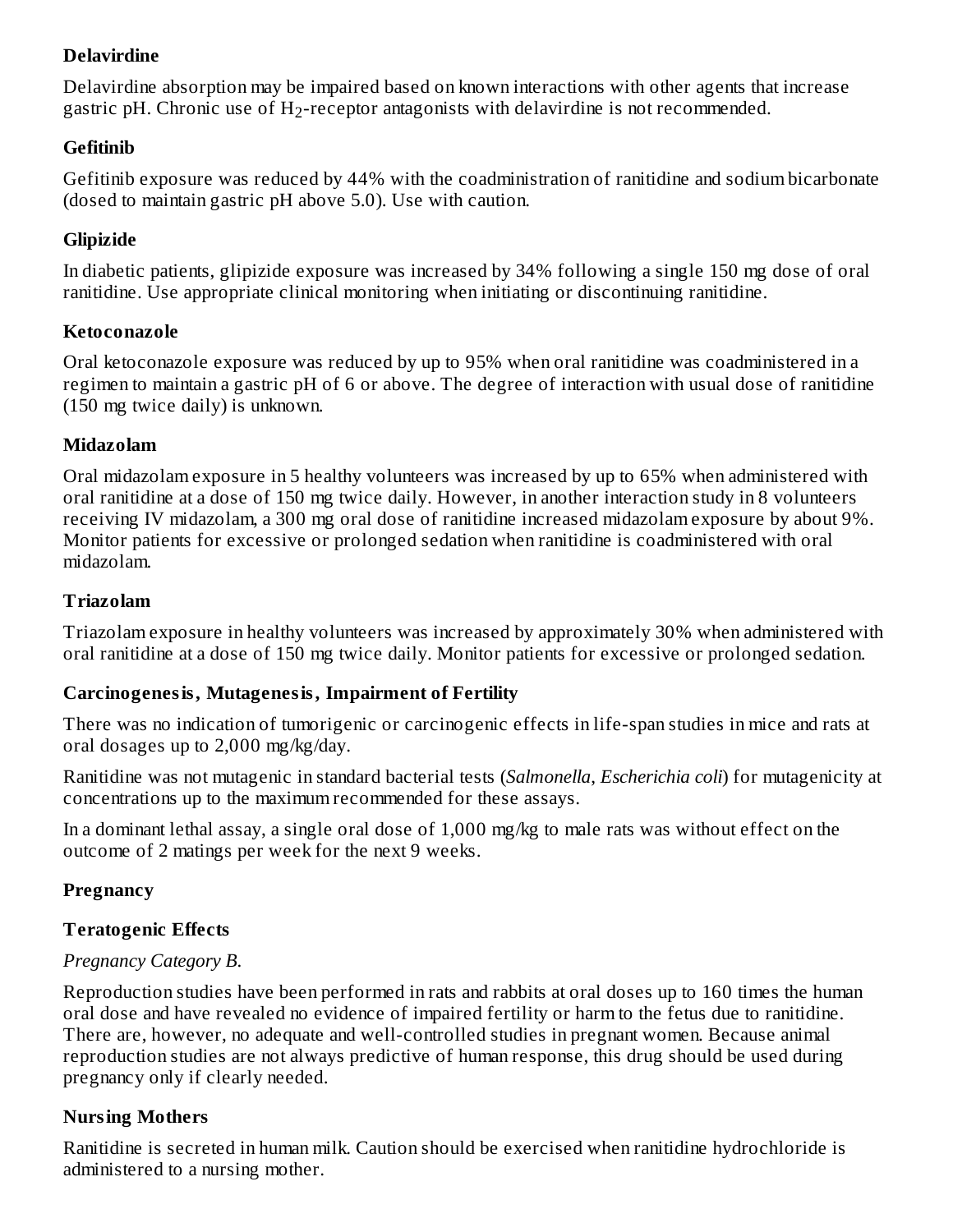# **Pediatric Us e**

The safety and effectiveness of ranitidine injection have been established in the age-group of 1 month to 16 years for the treatment of duodenal ulcer. Use of ranitidine hydrochloride in this age-group is supported by adequate and well-controlled studies in adults, as well as additional pharmacokinetic data in pediatric patients, and an analysis of the published literature.

Safety and effectiveness in pediatric patients for the treatment of pathological hypersecretory conditions have not been established.

Limited data in neonatal patients (less than 1 month of age) receiving ECMO suggest that ranitidine hydrochloride may be useful and safe for increasing gastric pH for patients at risk of gastrointestinal hemorrhage.

# **Geriatric Us e**

Clinical studies of ranitidine injection did not include sufficient numbers of subjects aged 65 and over to determine whether they responded differently from younger subjects. However, in clinical studies of oral formulations of ranitidine hydrochloride, of the total number of subjects enrolled in US and foreign controlled clinical trials, for which there were subgroup analyses, 4,197 were 65 and over, while 899 were 75 and over. No overall differences in safety or effectiveness were observed between these subjects and younger subjects, and other reported clinical experience has not identified differences in responses between the elderly and younger patients, but greater sensitivity of some older individuals cannot be ruled out.

This drug is known to be substantially excreted by the kidney and the risk of toxic reactions to this drug may be greater in patients with impaired renal function. Because elderly patients are more likely to have decreased renal function, caution should be exercised in dose selection, and it may be useful to monitor renal function (see **CLINICAL PHARMACOLOGY: Pharmacokinetics: Geriatric Us e and DOSAGE AND ADMINISTRATION: Dosage Adjustment for Patients With Impaired Renal Function**).

# **ADVERSE REACTIONS**

Transient pain at the site of IM injection has been reported. Transient local burning or itching has been reported with IV administration of ranitidine hydrochloride.

The following have been reported as events in clinical trials or in the routine management of patients treated with oral or parenteral ranitidine hydrochloride. The relationship to therapy with ranitidine hydrochloride has been unclear in many cases. Headache, sometimes severe, seems to be related to administration of ranitidine hydrochloride.

# **Central Nervous System**

Rarely, malaise, dizziness, somnolence, insomnia, and vertigo. Rare cases of reversible mental confusion, agitation, depression, and hallucinations have been reported, predominantly in severely ill elderly patients. Rare cases of reversible blurred vision suggestive of a change in accommodation have been reported. Rare reports of reversible involuntary motor disturbances have been received.

# **Cardiovas cular**

As with other  $H_2$ -blockers, rare reports of arrhythmias such as tachycardia, bradycardia, asystole, atrioventricular block, and premature ventricular beats.

# **Gastrointestinal**

Constipation, diarrhea, nausea/vomiting, abdominal discomfort/pain, and rare reports of pancreatitis.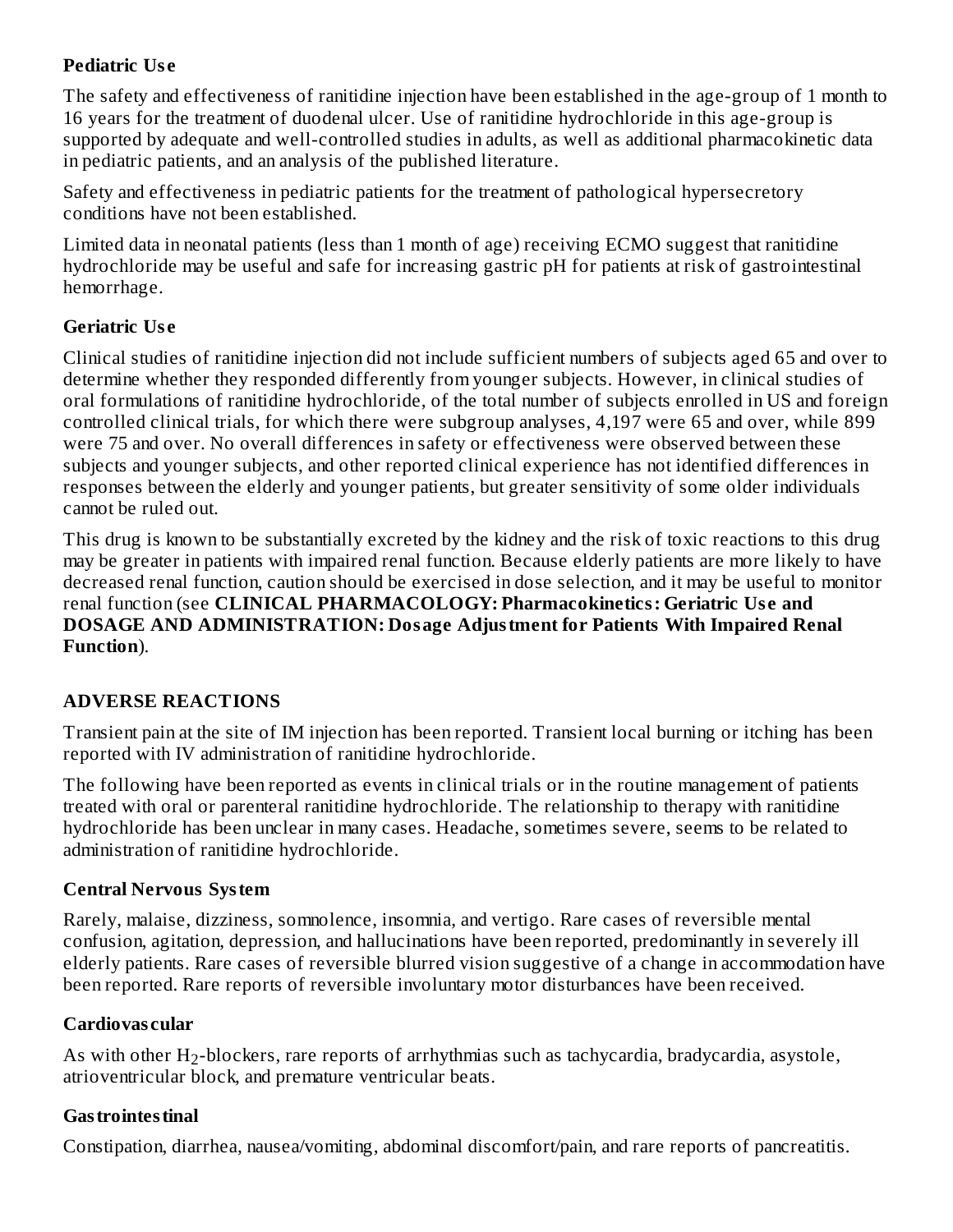# **Hepatic**

In normal volunteers, SGPT values were increased to at least twice the pretreatment levels in 6 of 12 subjects receiving 100 mg intravenously 4 times daily for 7 days, and in 4 of 24 subjects receiving 50 mg intravenously 4 times daily for 5 days. There have been occasional reports of hepatocellular, cholestatic, or mixed hepatitis, with or without jaundice. In such circumstances, ranitidine should be immediately discontinued. These events are usually reversible, but in rare circumstances death has occurred. Rare cases of hepatic failure have also been reported.

# **Mus culoskeletal**

Rare reports of arthralgias and myalgias.

# **Hematologic**

Blood count changes (leukopenia, granulocytopenia, and thrombocytopenia) have occurred in a few patients. These were usually reversible. Rare cases of agranulocytosis, pancytopenia, sometimes with marrow hypoplasia, and aplastic anemia and exceedingly rare cases of acquired immune hemolytic anemia have been reported.

# **Endocrine**

Controlled studies in animals and humans have shown no stimulation of any pituitary hormone by ranitidine hydrochloride and no antiandrogenic activity, and cimetidine-induced gynecomastia and impotence in hypersecretory patients have resolved when ranitidine hydrochloride has been substituted. However, occasional cases of impotence and loss of libido have been reported in male patients receiving ranitidine hydrochloride, but the incidence did not differ from that in the general population. Rare cases of breast symptoms and conditions, including galactorrhea and gynecomastia, have been reported in both males and females.

# **Integumentary**

Rash, including rare cases of erythema multiforme. Rare cases of alopecia and vasculitis.

# **Respiratory**

A large epidemiological study suggested an increased risk of developing pneumonia in current users of histamine-2-receptor antagonists (H<sub>2</sub>RAs) compared to patients who had stopped H<sub>2</sub>RA treatment, with an observed adjusted relative risk of 1.63 (95% CI, 1.07 to 2.48). However, a causal relationship between use of  $\rm H_2RAs$  and pneumonia has not been established.

# **Other**

Rare cases of hypersensitivity reactions (e.g., bronchospasm, fever, rash, eosinophilia), anaphylaxis, angioneurotic edema, acute interstitial nephritis, and small increases in serum creatinine.

To report **SUSPECTED ADVERSE REACTIONS**, contact Zydus Pharmaceuticals (USA) Inc. at 1- 877-993-8779 or FDA at 1-800-FDA-1088 or www.fda.gov/medwatch.

# **OVERDOSAGE**

There has been virtually no experience with overdosage with ranitidine injection and limited experience with oral doses of ranitidine. Reported acute ingestions of up to 18 g orally have been associated with transient adverse effects similar to those encountered in normal clinical experience (see **ADVERSE REACTIONS**). In addition, abnormalities of gait and hypotension have been reported.

When overdosage occurs, clinical monitoring and supportive therapy should be employed.

Studies in dogs receiving dosages of ranitidine hydrochloride in excess of 225 mg/kg/day have shown muscular tremors, vomiting, and rapid respiration. Single oral doses of 1,000 mg/kg in mice and rats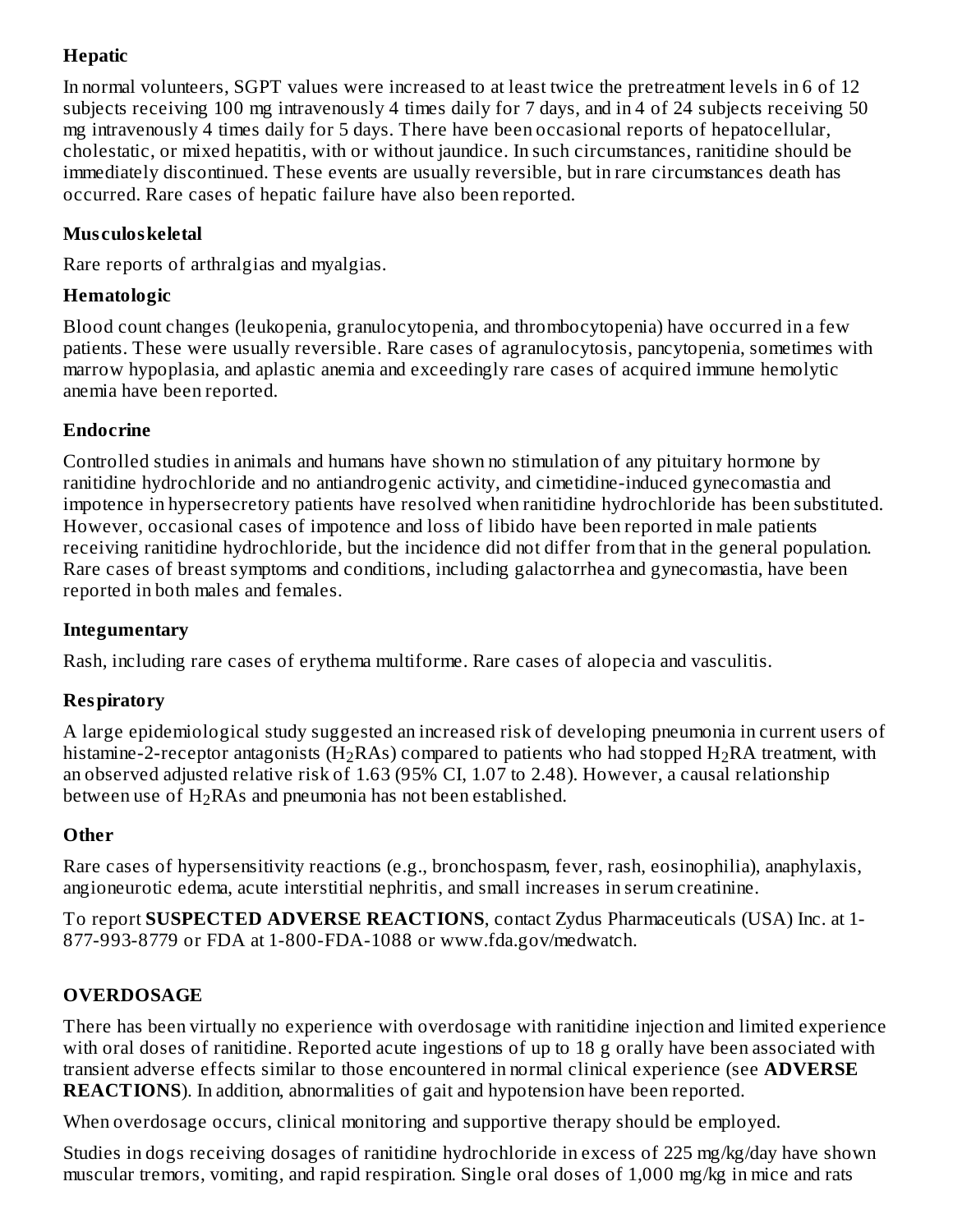were not lethal. Intravenous  $LD_{50}$  values in mice and rats were 77 and 83 mg/kg, respectively.

# **DOSAGE AND ADMINISTRATION**

#### **Parenteral Administration**

In some hospitalized patients with pathological hypersecretory conditions or intractable duodenal ulcers, or in patients who are unable to take oral medication, ranitidine hydrochloride may be administered parenterally according to the following recommendations:

#### **Intramus cular Injection**

50 mg (2 mL) every 6 to 8 hours. (No dilution necessary.)

#### **Intermittent Intravenous Injection**

#### *a. Intermittent Bolus*

50 mg (2 mL) every 6 to 8 hours. Dilute ranitidine injection, 50 mg, in 0.9% sodium chloride injection or other compatible IV solution (see **Stability**) to a concentration no greater than 2.5 mg/mL (20 mL). Inject at a rate no greater than 4 mL/min (5 minutes).

#### *b. Intermittent Infusion*

50 mg (2 mL) every 6 to 8 hours. Dilute ranitidine injection, 50 mg, in 5% dextrose injection or other compatible IV solution (see **Stability**) to a concentration no greater than 0.5 mg/mL (100 mL). Infuse at a rate no greater than 5 to 7 mL/min (15 to 20 minutes).

In some patients it may be necessary to increase dosage. When this is necessary, the increases should be made by more frequent administration of the dose, but generally should not exceed 400 mg/day.

#### **Continuous Intravenous Infusion**

Add ranitidine injection to 5% dextrose injection or other compatible IV solution (see **Stability**). Deliver at a rate of 6.25 mg/hour (e.g., 150 mg [6 mL] of ranitidine injection in 250 mL of 5% dextrose injection at 10.7 mL/hour).

For Zollinger-Ellison patients, dilute ranitidine injection in 5% dextrose injection or other compatible IV solution (see **Stability**) to a concentration no greater than 2.5 mg/mL. Start the infusion at a rate of 1.0 mg/kg/hour. If after 4 hours either a measured gastric acid output is >10 mEq/hour or the patient becomes symptomatic, the dose should be adjusted upward in 0.5 mg/kg/hour increments, and the acid output should be remeasured. Dosages up to 2.5 mg/kg/hour and infusion rates as high as 220 mg/hour have been used.

#### **Pediatric Us e**

While limited data exist on the administration of IV ranitidine to children, the recommended dose in pediatric patients is for a total daily dose of 2 to 4 mg/kg, to be divided and administered every 6 to 8 hours, up to a maximum of 50 mg given every 6 to 8 hours. This recommendation is derived from adult clinical studies and pharmacokinetic data in pediatric patients. Limited data in neonatal patients (less than 1 month of age) receiving ECMO have shown that a dose of 2 mg/kg is usually sufficient to increase gastric pH to >4 for at least 15 hours. Therefore, doses of 2 mg/kg given every 12 to 24 hours or as a continuous infusion should be considered.

#### **Dosage Adjustment for Patients With Impaired Renal Function**

The administration of ranitidine as a continuous infusion has not been evaluated in patients with impaired renal function. On the basis of experience with a group of subjects with severely impaired renal function treated with ranitidine hydrochloride, the recommended dosage in patients with a creatinine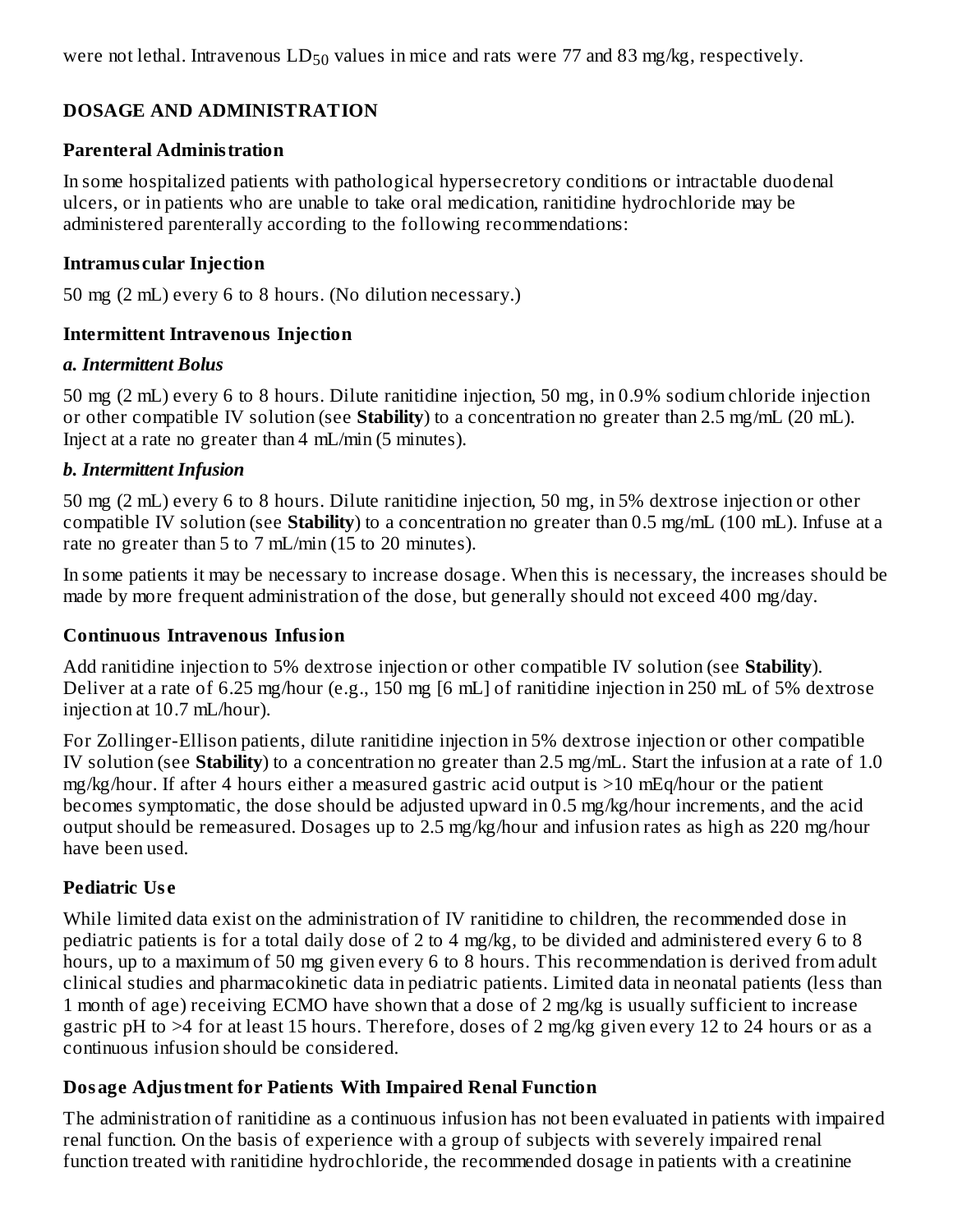clearance <50 mL/min is 50 mg every 18 to 24 hours. Should the patient's condition require, the frequency of dosing may be increased to every 12 hours or even further with caution. Hemodialysis reduces the level of circulating ranitidine. Ideally, the dosing schedule should be adjusted so that the timing of a scheduled dose coincides with the end of hemodialysis.

Elderly patients are more likely to have decreased renal function, therefore caution should be exercised in dose selection, and it may be useful to monitor renal function (see **CLINICAL PHARMACOLOGY: Pharmacokinetics: Geriatric Us e**and **PRECAUTIONS: Geriatric Us e).**

### **Stability**

Undiluted, ranitidine injection tends to exhibit a yellow color that may intensify over time without adversely affecting potency. Ranitidine injection is stable for 48 hours at room temperature when added to or diluted with most commonly used IV solutions, e.g., 0.9% sodium chloride injection, 5% dextrose injection, 10% dextrose injection, lactated ringer's injection, or 5% sodium bicarbonate injection.

#### **Note**

Parenteral drug products should be inspected visually for particulate matter and discoloration before administration whenever solution and container permit.

# **HOW SUPPLIED**

Ranitidine Injection USP, 25 mg/mL, containing phenol 0.5% as preservative, is available as follows:

NDC 68382-422-02, 2-mL single-dose vials (10 Vials per carton)

NDC 68382-423-06, 6-mL multi-dose vials (Single)

#### **Storage**

Store at 20° to 25°C (68° to 77°F) [See USP Controlled Room Temperature]. Do not freeze. Protect from light.

Exposure of pharmaceutical products to heat should be minimized. Avoid excessive heat; however, brief exposure up to 40°C does not adversely affect the product. Protect from freezing.

 $MULTISTIX^{\circledR}$  is the registered trademark of Siemens healthcare diagnostics.

#### **Manufactured by:**

Cadila Healthcare Ltd.

Ahmedabad, India

**Distributed by:**

#### **Zydus Pharmaceuticals (USA) Inc.**

Pennington, NJ 08534

Rev.: 06/18

# **PRINCIPAL DISPLAY PANEL - 2 mL Vial Container Label**

Zydus pharmaceuticals

Rx only

NDC 68382-422-02

2 mL Single-Use Vial

Ranitidine Injection, USP

50 mg/2 mL  $(25 \text{ mg/mL})^*$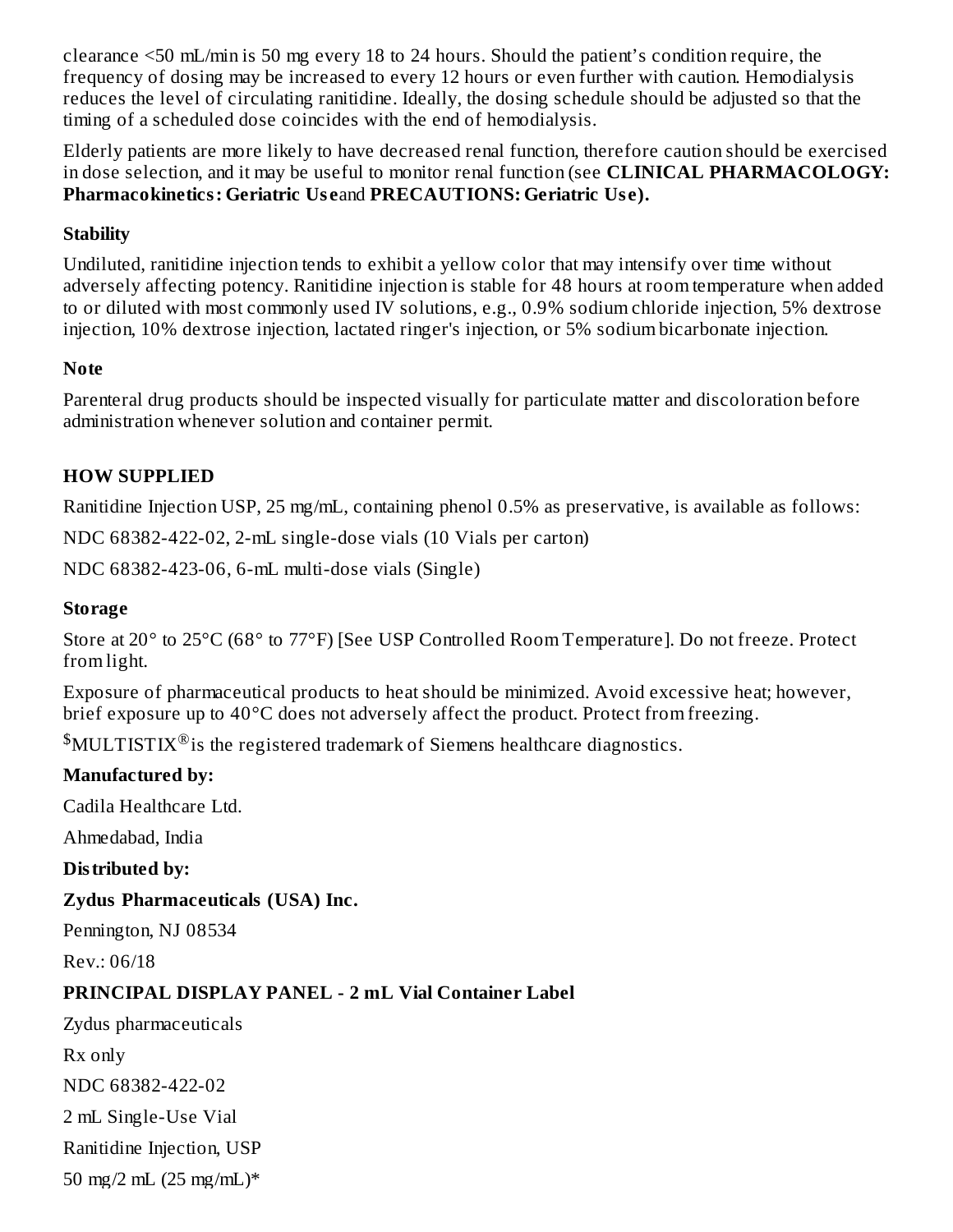# For IV or IM Injection, or IV Infusion Sterile

 $50$  map  $\frac{1}{2}$  map  $\frac{1}{2}$  map  $\frac{1}{2}$  map  $\frac{1}{2}$  map  $\frac{1}{2}$ 



**fig ure02**

# **PRINCIPAL DISPLAY PANEL - 2 mL Vial Carton Label**

Zydus pharmaceuticals Rx only NDC 68382-422-02 10 X 2 mL Single-Use Vials Ranitidine Injection, USP 50 mg/2 mL (25 mg/mL)\* For IV or IM Injection, or IV Infusion Sterile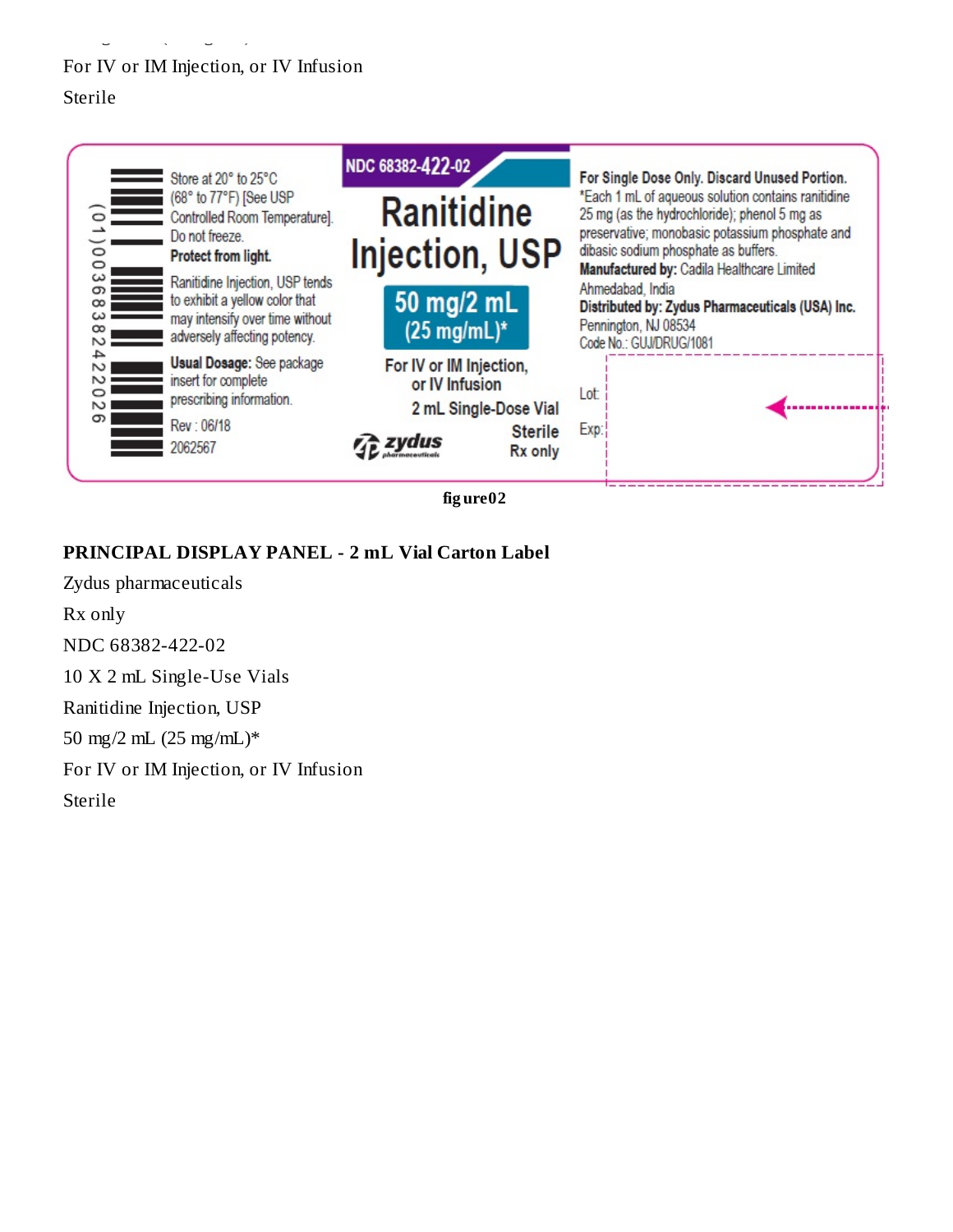

# **PRINCIPAL DISPLAY PANEL - 6 mL Vial Container Label**

Zydus pharmaceuticals Rx only NDC 68382-423-06 6 mL Multi-Dose Vial Ranitidine Injection, USP 150 mg/6 mL (25 mg/mL)\* For IV or IM Injection, or IV Infusion Sterile



**fig ure 04**

# **PRINCIPAL DISPLAY PANEL - 6 mL Vial Carton Label**

Zydus pharmaceuticals

Rx only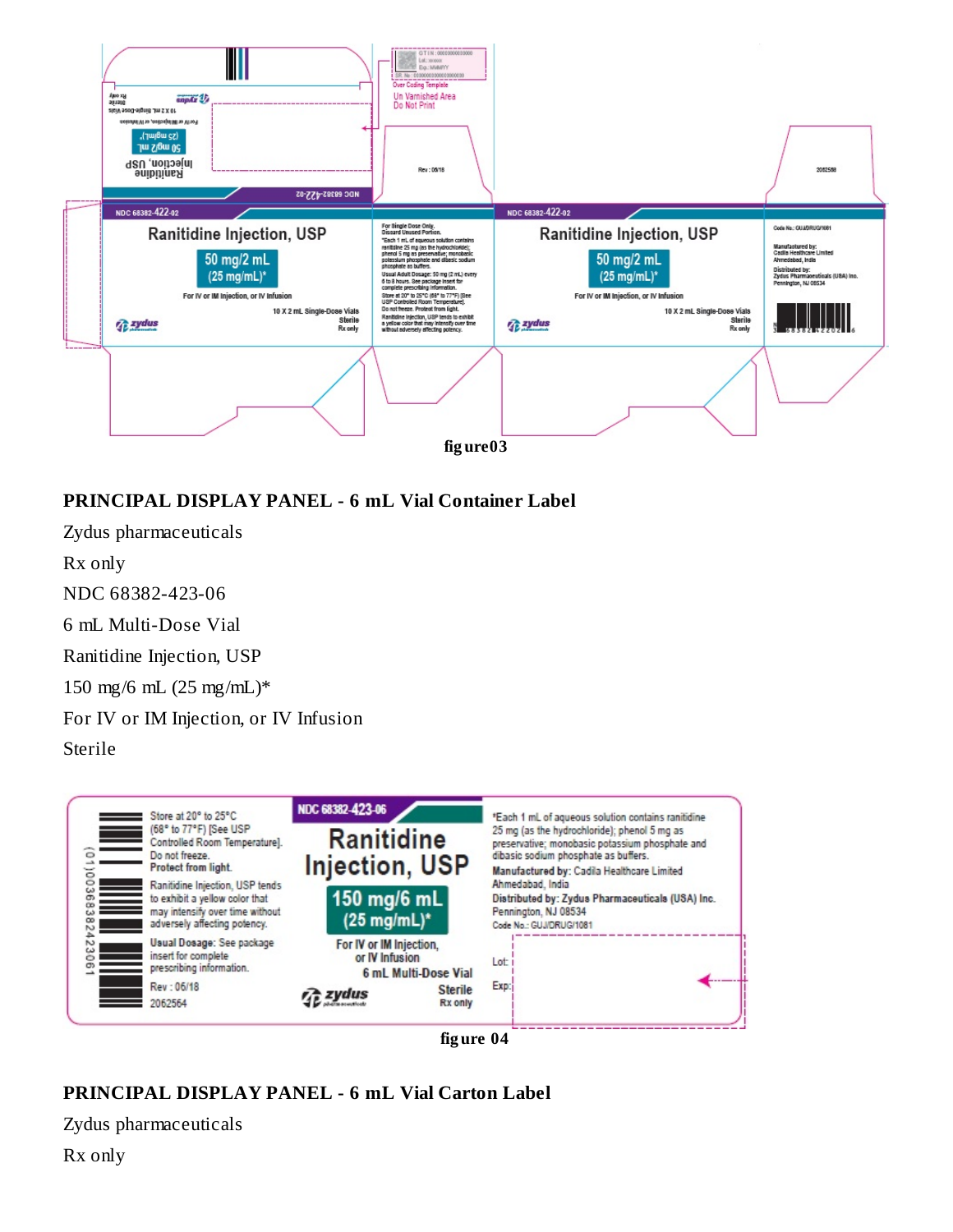NDC 68382-423-06 6 mL Multi-Dose Vial Ranitidine Injection, USP 150 mg/6 mL (25 mg/mL)\* For IV or IM Injection, or IV Infusion Sterile



**fig ure 05**

# **RANITIDINE HYDROCHLORIDE** ranitidine hydrochloride injection **Product Information Product T ype** HUMAN PRESCRIPTION DRUG **Ite m Code (Source )** NDC:6 8 38 2-422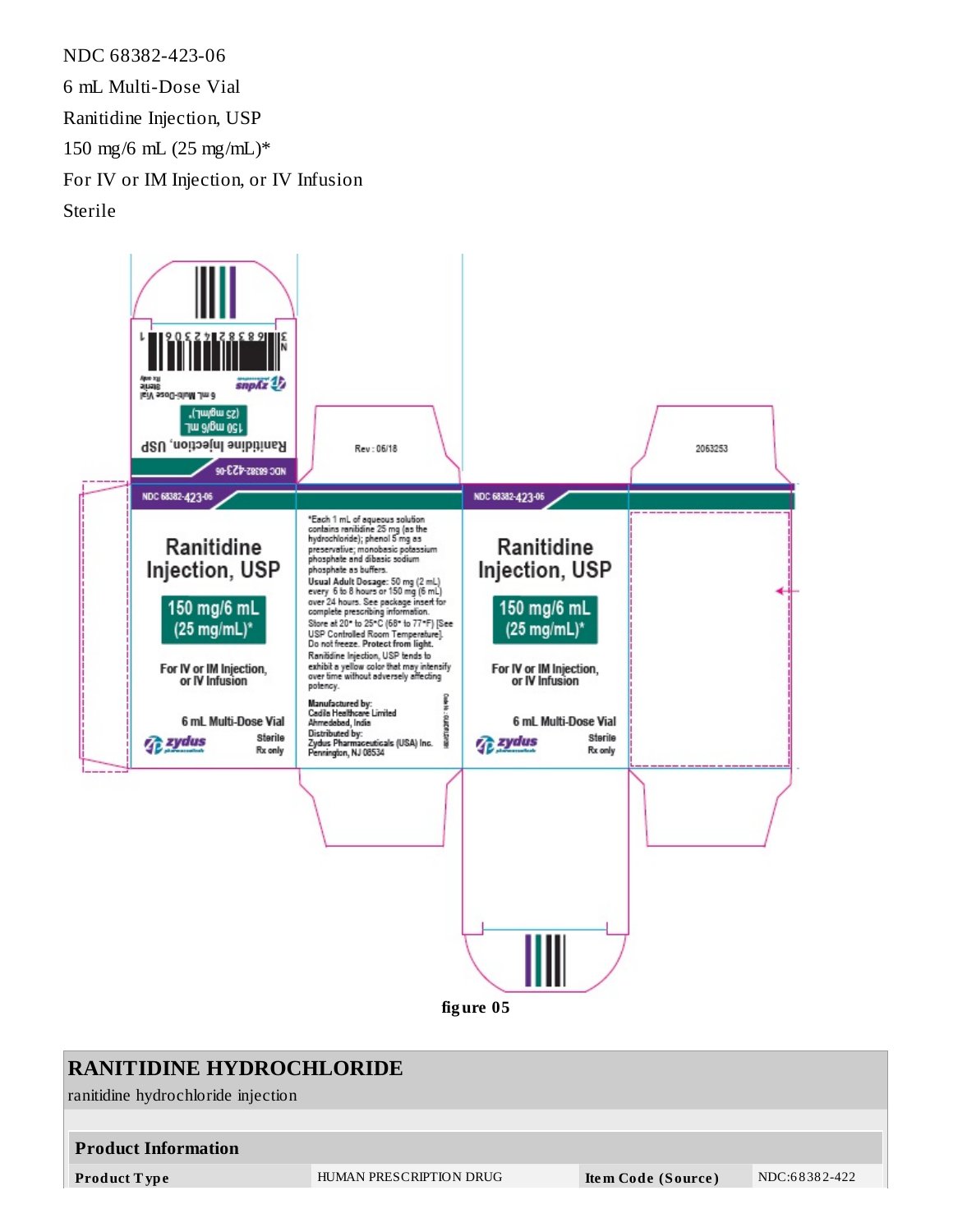|              | <b>Active Ingredient/Active Moiety</b>            |                                                                              |                             |                          |                  |                           |
|--------------|---------------------------------------------------|------------------------------------------------------------------------------|-----------------------------|--------------------------|------------------|---------------------------|
|              |                                                   | <b>Ingredient Name</b>                                                       |                             | <b>Basis of Strength</b> |                  | Strength                  |
|              |                                                   | RANITIDINE HYDRO CHLO RIDE (UNII: BK76465IHM) (RANITIDINE - UNII:884KT10YB7) |                             | <b>RANITIDINE</b>        |                  | $25$ mg in $1$ mL         |
|              |                                                   |                                                                              |                             |                          |                  |                           |
|              |                                                   |                                                                              |                             |                          |                  |                           |
|              | <b>Inactive Ingredients</b>                       |                                                                              |                             |                          |                  |                           |
|              |                                                   | <b>Ingredient Name</b>                                                       |                             |                          |                  | Strength                  |
|              | PHENOL (UNII: 339 NCG44TV)                        |                                                                              |                             |                          | $5$ mg in $1$ mL |                           |
|              | POTASSIUM PHOSPHATE, MONOBASIC (UNII: 4J9FJ0HL51) |                                                                              |                             |                          |                  |                           |
|              |                                                   |                                                                              |                             |                          |                  |                           |
|              |                                                   | SO DIUM PHO SPHATE, DIBASIC (UNII: GR686LBA74)                               |                             |                          |                  |                           |
|              |                                                   |                                                                              |                             |                          |                  |                           |
|              |                                                   |                                                                              |                             |                          |                  |                           |
|              | Packaging                                         |                                                                              |                             |                          |                  |                           |
| #            | <b>Item Code</b>                                  | <b>Package Description</b>                                                   | <b>Marketing Start Date</b> |                          |                  | <b>Marketing End Date</b> |
|              | 1 NDC:68382-422-02                                | 10 in 1 CARTON                                                               | 03/01/2013                  |                          |                  |                           |
| $\mathbf{1}$ |                                                   | 2 mL in 1 VIAL; Type 0: Not a Combination Product                            |                             |                          |                  |                           |
|              |                                                   |                                                                              |                             |                          |                  |                           |
|              |                                                   |                                                                              |                             |                          |                  |                           |
|              | <b>Marketing Information</b>                      |                                                                              |                             |                          |                  |                           |
|              | <b>Marketing Category</b>                         | <b>Application Number or Monograph Citation</b>                              | <b>Marketing Start Date</b> |                          |                  | <b>Marketing End Date</b> |
|              | <b>ANDA</b>                                       | ANDA091534                                                                   | 0.3/0.1/20.13               |                          |                  |                           |

# **RANITIDINE HYDROCHLORIDE**

ranitidine hydrochloride injection

| <b>Product Information</b>                                                                       |                         |  |                    |  |                   |
|--------------------------------------------------------------------------------------------------|-------------------------|--|--------------------|--|-------------------|
| <b>Product Type</b>                                                                              | HUMAN PRESCRIPTION DRUG |  | Item Code (Source) |  | NDC:68382-423     |
| <b>Route of Administration</b><br>INTRAMUSCULAR, INTRAVENOUS                                     |                         |  |                    |  |                   |
|                                                                                                  |                         |  |                    |  |                   |
|                                                                                                  |                         |  |                    |  |                   |
| <b>Active Ingredient/Active Moiety</b>                                                           |                         |  |                    |  |                   |
| <b>Basis of Strength</b><br><b>Ingredient Name</b><br>Strength                                   |                         |  |                    |  |                   |
| RANITIDINE HYDRO CHLORIDE (UNII: BK76465IHM) (RANITIDINE - UNII:884KT10YB7)<br><b>RANITIDINE</b> |                         |  |                    |  | $25$ mg in $1$ mL |
|                                                                                                  |                         |  |                    |  |                   |
|                                                                                                  |                         |  |                    |  |                   |
| <b>Inactive Ingredients</b>                                                                      |                         |  |                    |  |                   |
|                                                                                                  | <b>Ingredient Name</b>  |  |                    |  | <b>Strength</b>   |
| PHENOL (UNII: 339 NCG44TV)                                                                       |                         |  |                    |  | $5$ mg in $1$ mL  |
| POTASSIUM PHOSPHATE, MONOBASIC (UNII: 4J9FJ0HL51)                                                |                         |  |                    |  |                   |
| SO DIUM PHO SPHATE, DIBASIC (UNII: GR686LBA74)                                                   |                         |  |                    |  |                   |
|                                                                                                  |                         |  |                    |  |                   |
|                                                                                                  |                         |  |                    |  |                   |